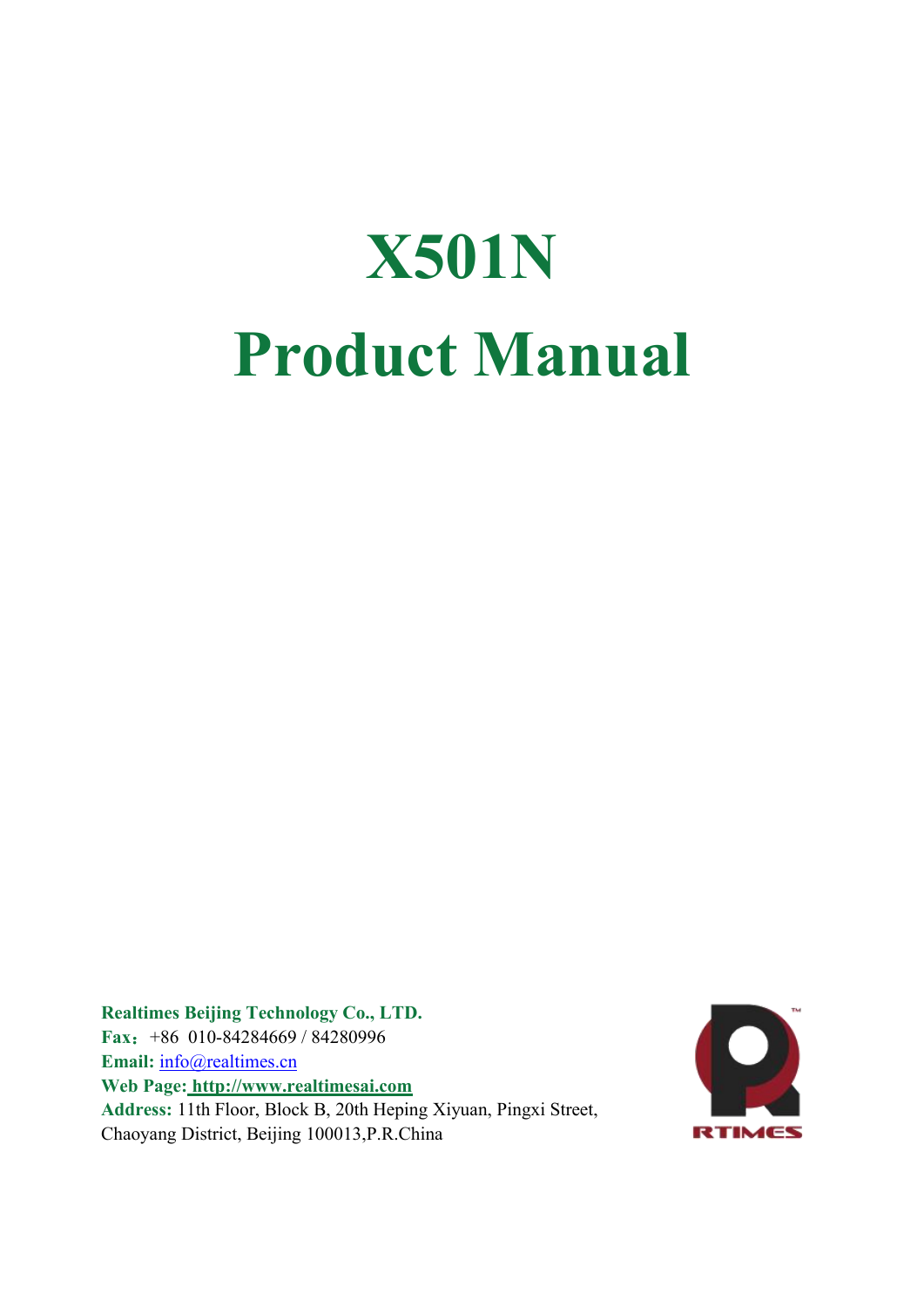# **Revision History**

| <b>Revision</b> | Date     | <b>Reason for change</b>        | <b>Applicable hardware</b><br>version | <b>Modified by</b> |
|-----------------|----------|---------------------------------|---------------------------------------|--------------------|
| V1.0            | 2020.2   | Initial release                 | V1.0                                  |                    |
| V2.0            | 2020.6   | Add notes and indicators        | V2.0                                  |                    |
| V2.1            | 2020.9   | Add line package configuration  | V2.0                                  | RT0086             |
| V2.2            | 2022.1.5 | Add software version supporting | V2.0                                  | RT0086             |
|                 |          | instructions                    |                                       |                    |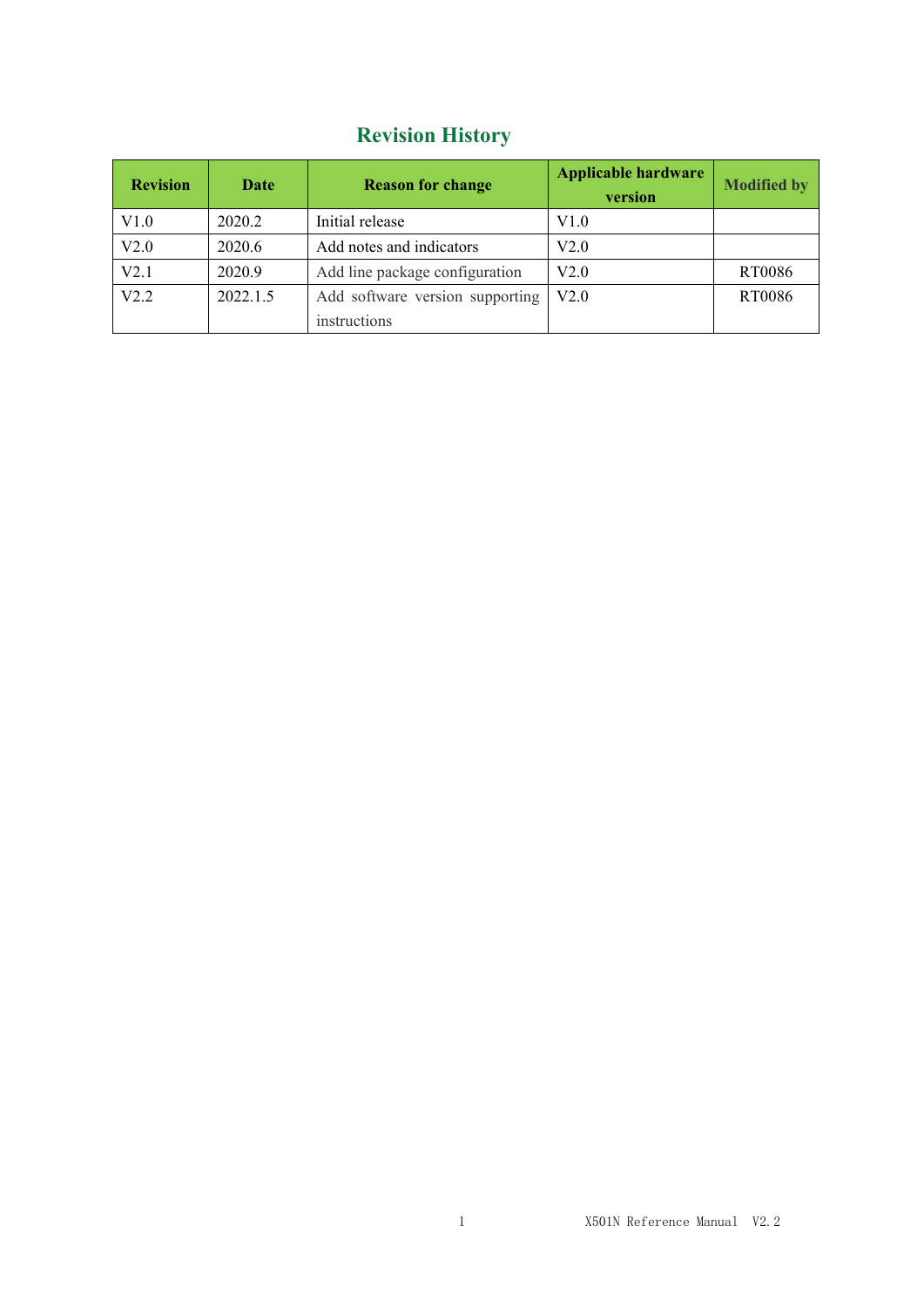

Table of Contents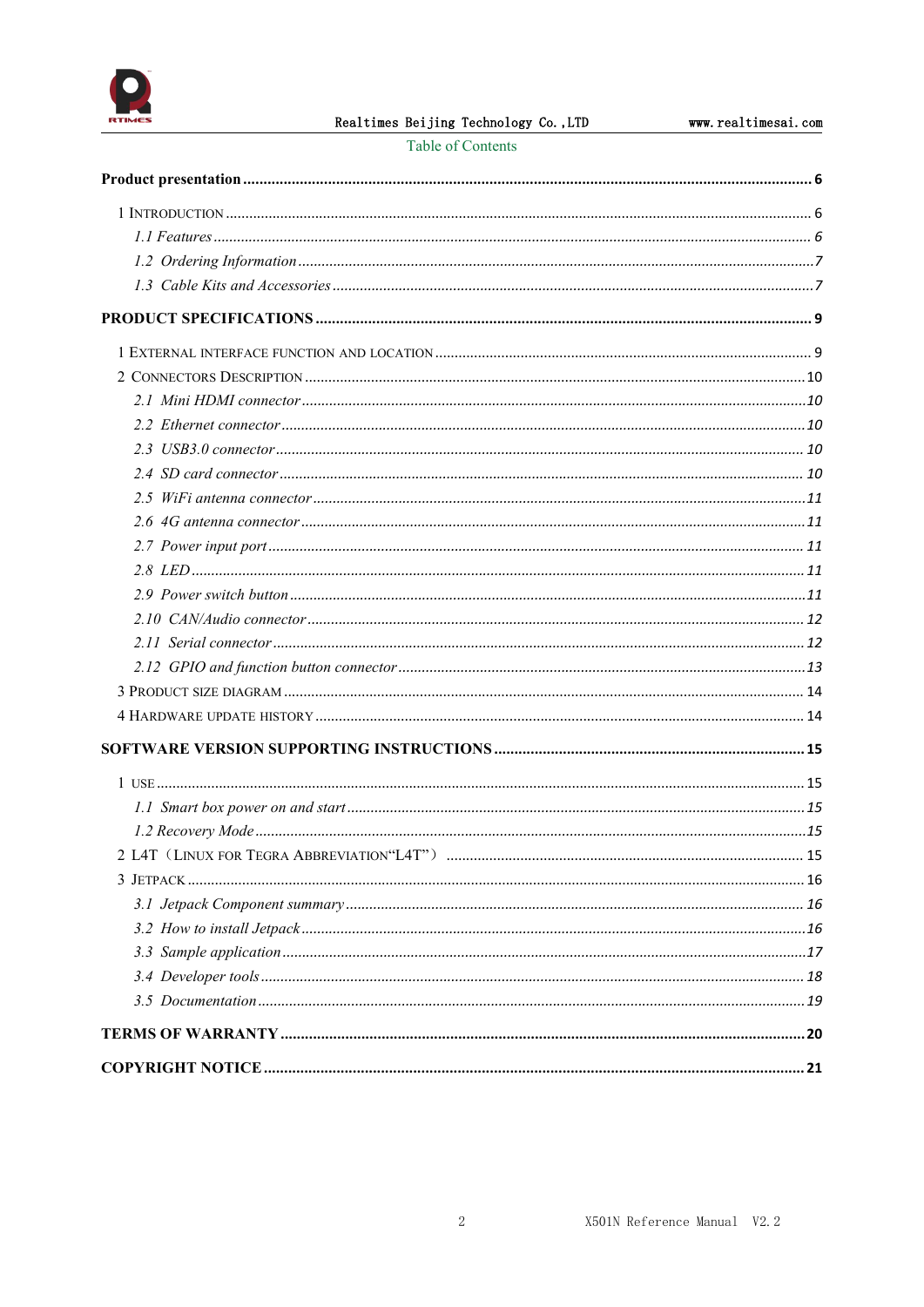



Electronic components and circuits are very sensitive to electrostatic discharge. Although our company designs anti-static protection for the main interfaces on the card when designing circuit board products, it is difficult to achieve anti-static safety protection for all components and circuits. Therefore, it is recommended to observe anti-static safety precautions when handling any circuit board component (including X501N). Anti-static safety protection measures include, but are not limited to the following:

- a) The smart box should be placed in an anti-static bag during transportation and storage, and then the board should not be taken out during installation and deployment.
- b) Before touching the smart box, discharge the static electricity stored in the body: wear a discharge grounding wrist strap.
- c) Operate the smart box only within the safe area of the electrostatic discharge point.
- d) Avoid moving smart boxes in carpeted areas.

# **Precautions and after-sales maintenance**

### matters needing attention

Before using the product, please read this manual carefully and keep it for future reference;

- ⚫ Please pay attention to and follow all warning and guidance information marked on the product;
- ⚫ Please use matching power adapter to ensure the stability of voltage and current;
- ⚫ Please use this product in a cool, dry and clean place;
- ⚫ Do not use this product in cold and hot alternate environment to avoid condensation damage components;
- ⚫ Do not splash any liquid on the product. Do not use organic solventor corrosive liquid to clean the product;
- ⚫ Do not use the product in dusty and messy environment. If it is not used for a long time, please pack the product;
- ⚫ Do not use in the environment with excessive vibration, any dropping or knocking may damage the circuit and components;
- ⚫ Do not plug and unplug the core board and peripheral modules when power is on;
- $\bullet$  Please do not repair or disassemble the product by yourself. In case of any fault, please contact our company in time for maintenance;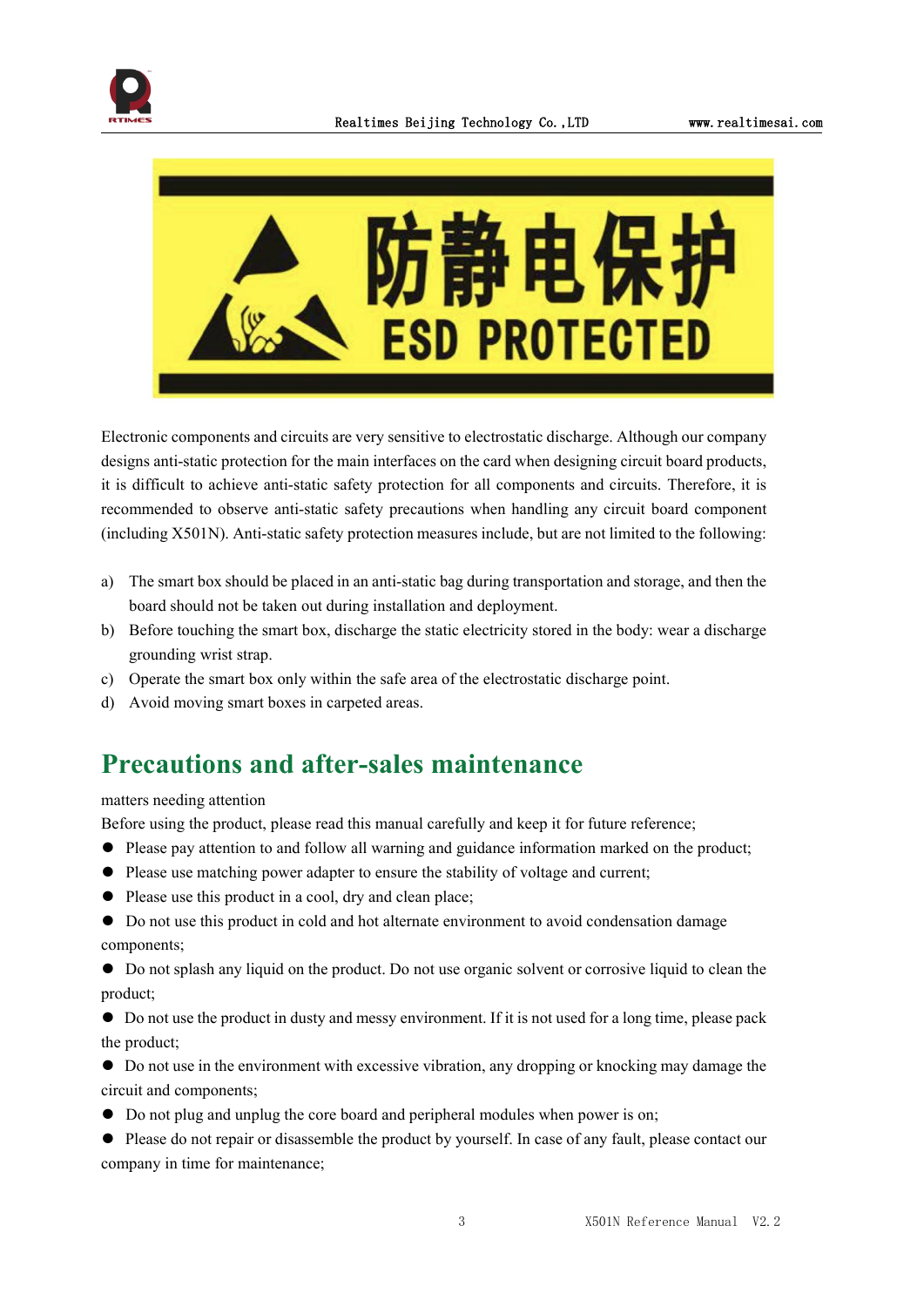

⚫ Do not modify or use unauthorized accessories by yourself, and the damage caused will not be warranted;

After sales maintenance

1) Warranty period

- Base plate, core plate : 3 year (non-human damage)
- ⚫ Other peripherals sold by the company:1year(non-human damage)

2) Warranty description

⚫ Within 7 days: the product (base plate, core module) is not damaged by human, our company will replace / repair it free of charge, and bear the return freight; (because the core module needs NVIDIA to confirm that it can meet the requirements of repair, it will take a long time, we will coordinate as soon as possible, please forgive for the inconvenience)

● From 7 days to 36 months: the product (base plate, core module) is not damaged by human, our company will repair it free of charge, and bear the return freight; (because the core module needs NVIDIA to confirm that it can meet the requirements of repair, it will take a long time, we will coordinate as soon as possible, please forgive for the inconvenience)

⚫ Artificial damage in more than 3 year or 3 year: the product (carrier plate) shall be tested after it is sent to the customer, and the customer shall be informed of whether it can be repaired and the maintenance cost in detail. After reaching an agreement, the product shall be repaired and returned to the customer, and the company shall bear the return freight;

 $\bullet$  The starting time shall be subject to the date of express delivery receipt;

3) Contact information

Official website: www.realtimesai.com

Taobao website: https://shop340963258.taobao.com/

Address: 11, block B, Heping Xiyuan, Heping West Street, Chaoyang District, Beijing

Attention: RMA

Tel: 010-84284669

Mailing notice: contact with the company's sales department in advance, arrange technical support personnel to check and eliminate errors caused by misoperation as soon as possible, fill in the product after-sale return to factory maintenance form after verification, and send it to rma@realtimes.cn Mail box, please attach the list of items to facilitate verification, so as to avoid loss and loss in the process of express delivery. The company does not receive any delivery

# **Technical support and development customization**

1. Scope of technical support

1) The company releases the electrical characteristics and use of industrial carrier boards and modules;

2) Physical dimension of hardware, relevant structure diagram and line sequence definition of specific interface;

- 3) Burn in verification of all BSP support packages provided by the company;
- 4) The company released burn environment construction, entry-level use. ;
- 5) Various peripheral module drivers released by the company;
- 6) The company's product fault diagnosis and after-sales maintenance services;
- 2. Scope of technical discussion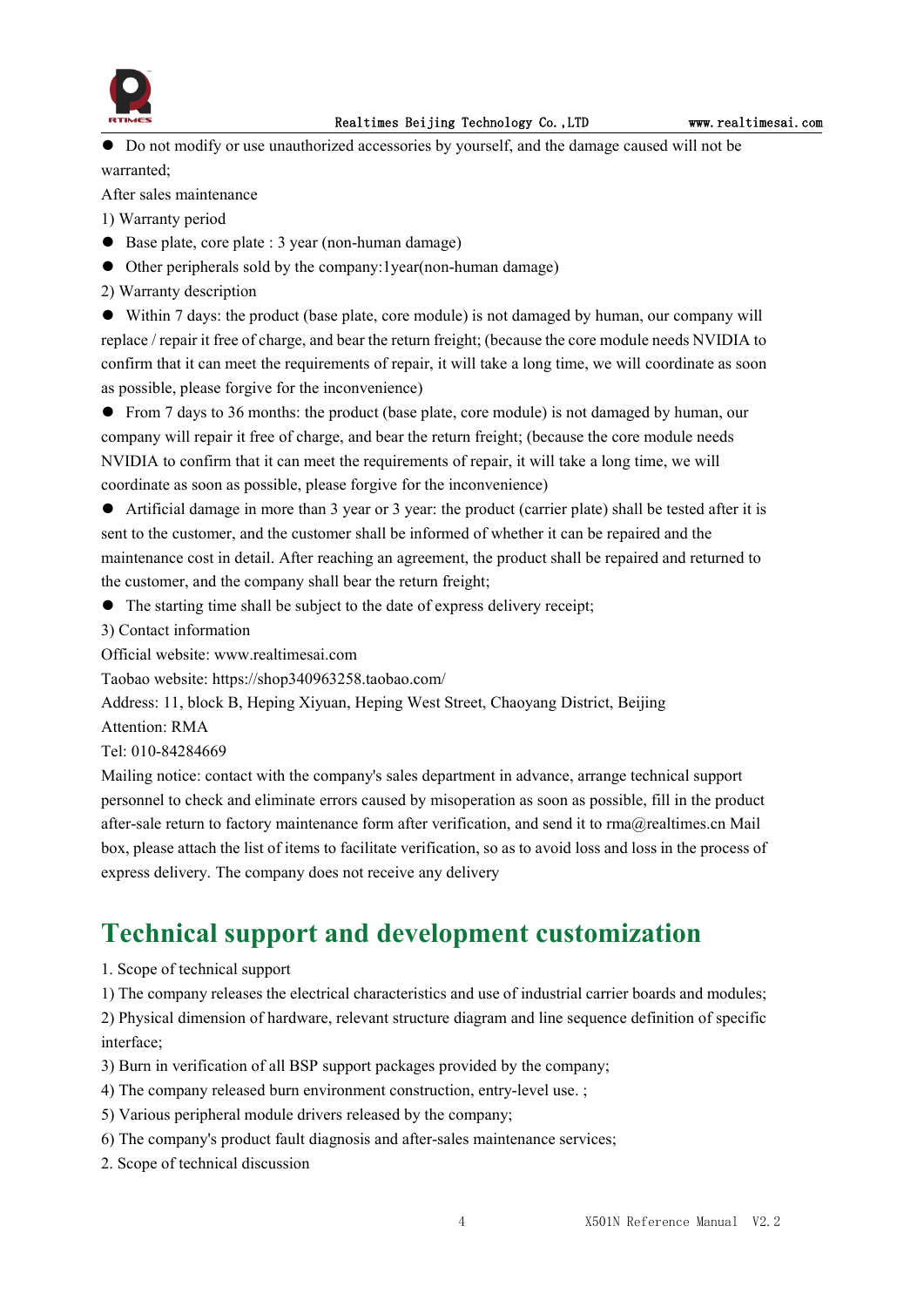

Due to the wide range of embedded system knowledge and various types of involvement, we can not guarantee that all kinds of questions can be answered one by one.The following content is not available for technical support, only suggestions can be provided.

1) Knowledge beyond the course published by our company;

- 2) Specific software program design;
- 3) Technical support for industrial carrier not issued by the company;
- 4) All kinds of driving support for industrial carrier board not issued by the company;
- 5) Hardware principle and drive design of peripheral module not issued by our company;
- 3. Technical support mode

1) Official website or email questions (recommended):https://www.realtimesai.com/cn/download.html techsupport@realtimes.cn

2) Official Taobao through Alibaba Wangwang consultation: https://shop340963258.taobao.com/

3) Wechat group consultation (wechat Group No. consults Taobao customer service or sales, and

Taobao purchase order No. needs to be provided for verification);

4) Technical support email: techsupport@realtimes.cn

- 5) Tel: 010-84284669
- 4. Technical support time

Monday to Friday; 8:30-12:00 am; 1:00-17:30 PM;

The company arranges the rest according to the national legal holidays, during which it may notbe able to provide technical support, please send the problem to the technical support email. We will reply to you as soon as possible on weekdays.

5. Complaints and suggestions

If you are not satisfied with us or have suggestions, you can send an email to yu.qin  $@$  realtimes.cn For feedback, please call 010-84284669 for further improvement.

6. Customized development services

The company provides the embedded operating system driver based on NVIDIA Jetson series and the paid customized development service of hardware carrier board to shorten your product development cycle.

Please email the request to [info@realtimes.cn](mailto:info@realtimes.cn)

### **Data acquisition and subsequent update**

- 1. Access to information
- Download on our website

The company's website contains supporting information of its products, including product Product Manual, NVIDIA Jetson series module data manual, BSP driver support package for carrier board, supporting peripheral driver files, interface test verification method, FAQ, system burning guide, etc. get into www.realtimesai.com , select "data download" in the navigation bar, find the data you need, and click download.

### 2. . Subsequent updates

Updates of subsequent documents, BSP, driver files and other official account will be updated in time. We will pay close attention to our developments in order to ensure that your information is up to date. We will push through WeChat public.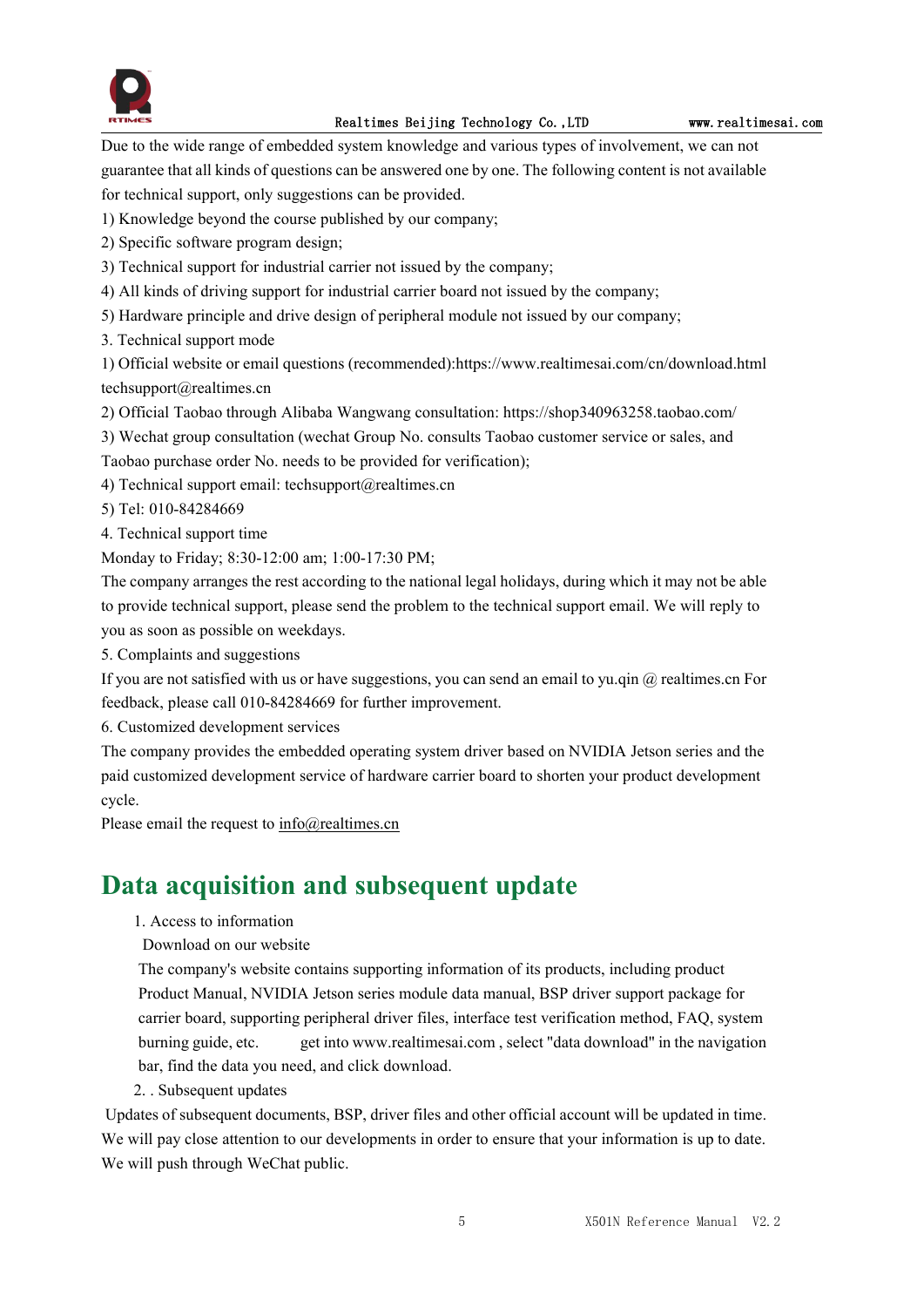

# <span id="page-6-0"></span>**Product presentation**

### <span id="page-6-1"></span>**1 Introduction**

X501N is a cloud intelligence box designed based on NVIDIA Jetson™ TX2. It integrates NVIDIA Jetson™ TX2 modules based on the brand new Pascal™ architecture. It is equipped with 256 NVIDIA CUDA cores and 64-bit ARM Cpus with a powerful data processing capability of over 1 teraflop per second.

X501N is equipped with 8GB LPDDR4 memory,32GB eMMC storage, WiFi, Bluetooth, USB3.0, USB2.0, HDMI, serial port, gigabit network port, CAN, GPIO, Micro SD card socket, the system is an excellent platform for deep learning, computer vision, image processing and GPU computing. X501N is made of strong aluminum alloy shell with conductive heat dissipation design. The operating temperature is -25 -- +60℃.

### <span id="page-6-2"></span>**1.1 Features**

- $\triangleright$  Compatible with nvidia Jetson TX2/TX2i/TX2-4GB module.
- $\triangleright$  Linux operating system software pre-installed.
- $\triangleright$  8GB LPDDR4 memory
- Built-in 32 GB eMMC, TF card slot can be extended maximum 1 TB (SSD)
- $\triangleright$  Built-in RTC battery.
- Optional mSATA storage.(built-in interface)
- Optional 4G communication module.(built-in interface)
- Optional Mini PCIe video capture card.(built-in interface)
- $\triangleright$  One Mini HDMI 2.0 (6Gbps, 24bpp, 4096x2160@60Hz)
- $\geq 2$  x Gigabit Ethernet (10/100/1000 BASE-T)
- $\geq 2$  x USB3.0(5Gbps, 1A max output current)
- $\triangleright$  Audio input and output interface
- $\geq 1$  x Micro SD card slot
- $\geq 1$  x Micro SIM card slot(built-in interface)
- $\geq 2$  x CAN2.0
- $\geq 2$  x Serial prot(one RS232 debug serial port, one RS232 serial port)
- $\geq 4$  x GPIO compliance with 3.3V voltage level
- 1 x Mini-PCIe(expandable: PAL / HD-SDI video capture, GPS / Beidou module, AD / DA module, 4G module, storage module, etc.)(built-in interface)
- $\geq 1$  x mSATA.(built-in interface)
- $\geq 2$  x Wifi IEEE 802.11 ac/Bluetooth Bluetooth 4.0 (24 MBLS) integrated antenna

### interface.

- $\triangleright$  No fan, structural cooling design.
- $\triangleright$  Size: 132mm×147.5mm×60.4mm
- $\triangleright$  Power input: +7V~+19V
- Temperature: -25℃.~+60℃.
- $\triangleright$  Weight:645.5g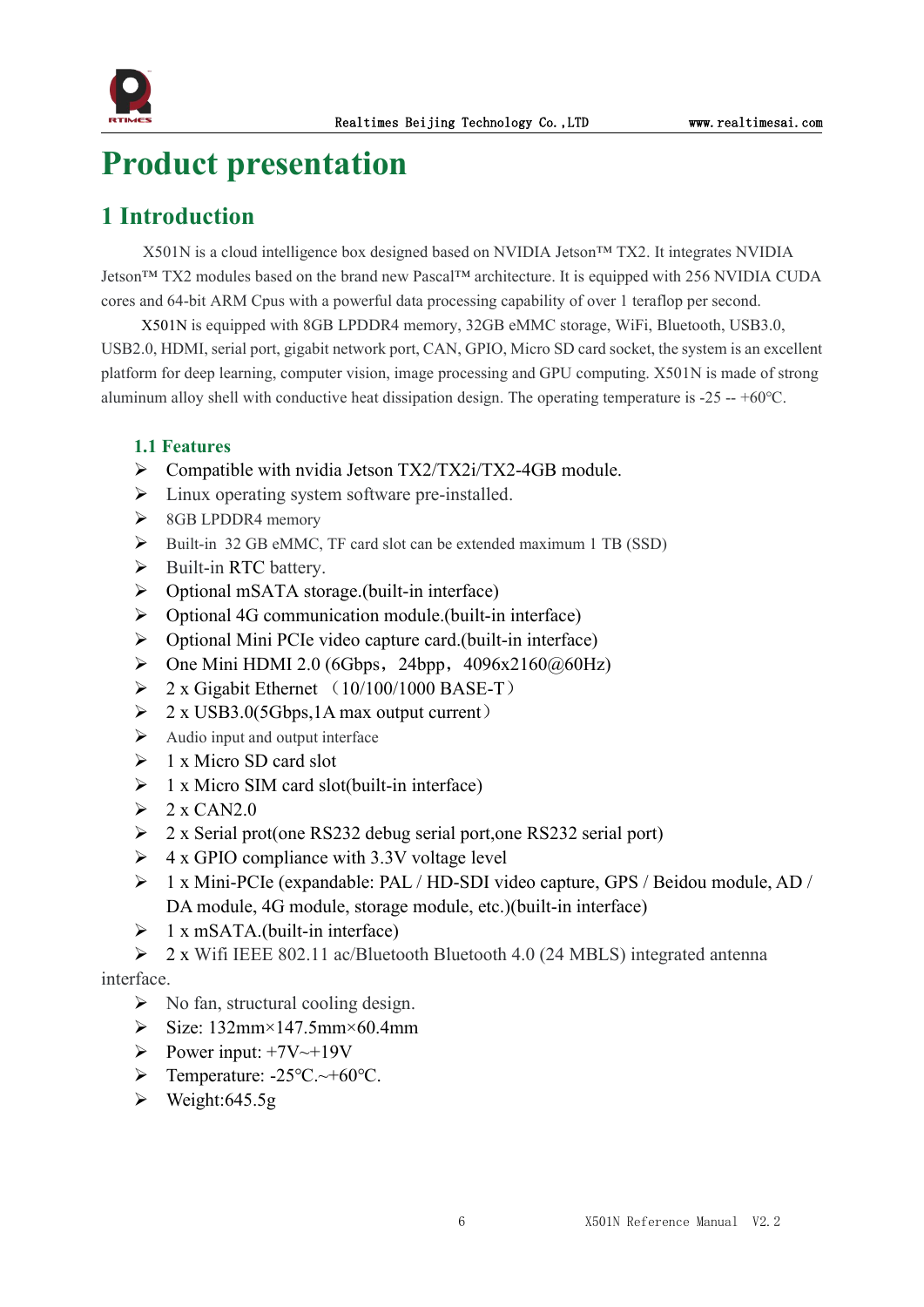

Realtimes Beijing Technology Co., LTD www.realtimesai.com

<span id="page-7-0"></span>

| <b>1.2 Ordering Information</b>  |                                                                            |  |  |  |
|----------------------------------|----------------------------------------------------------------------------|--|--|--|
| <b>Model Options</b>             | <b>Functional Description</b>                                              |  |  |  |
| RTSS-X501N                       | TX2 Cloud Intelligence box, built-in Jetson TX2 module,                    |  |  |  |
|                                  | pre-installed Ubuntu 18.04, built-in 32GB eMMC; 2 x GbE, 2 x               |  |  |  |
|                                  | USB3.0, 2 x CAN, 1 x HDMI, 4 x GPIO, 1 x Mini PCIe, 1 x mSATA,             |  |  |  |
|                                  | 2 x RS-232(422/485 configurable), 1 x Micro SD, 1 x Micro SIM, 1 x         |  |  |  |
|                                  | Audio, WIFI and Bluetooth, 4G modules optional; Power indicator            |  |  |  |
|                                  | light, power switch button, $-25 - +60^{\circ}$ C; Including cable package |  |  |  |
|                                  | (network*2, HDMI*1, DB9 button*1, Microusb to USB TYPE-A                   |  |  |  |
|                                  | male system flash cable*1); Includes power adapter, provides               |  |  |  |
|                                  | rtSO-9001 Linux4Tegra software support package, has passed THE             |  |  |  |
|                                  | 3C and CE certification                                                    |  |  |  |
| RTS-TXX-AC/DC-PS                 | TX2 cloud Intelligence Box special power adapter,                          |  |  |  |
|                                  | 100-240VAC/12VDC, 36W                                                      |  |  |  |
| RTS-TXX-AT01(optional)           | 2.4GHz/5GHz Dual-band antenna of BT&WIFI                                   |  |  |  |
| ME909S-821 (optional)            | miniPCIe LTE 4G module                                                     |  |  |  |
|                                  | Mini-pcie Video Capture Card , RTSV-6911i (8-channel D1                    |  |  |  |
| RTSV-6911i (optional)            | NTSC/PAL video input), Pro Capture Mini SDI (single-channel SDI            |  |  |  |
| Pro Capture Mini SDI (optional)  | video input), Pro Capture Mini HDMI (single-channel HDMI Video             |  |  |  |
| Pro Capture Mini HDMI (optional) | Input)                                                                     |  |  |  |

### **Order online:**

<https://shop340963258.taobao.com> <https://mall.jd.com/index-824786.html>

### <span id="page-7-1"></span>**1.3 Cable Kits and Accessories**

X501N's matching cable order model is: X501N-Cable. Contains the following components:

| <b>Component</b>   | <b>Number</b>             | <b>Functional Description</b>                             |  |
|--------------------|---------------------------|-----------------------------------------------------------|--|
| Network cable      |                           | Convert Ethernet DB9 interface to standard RJ45 interface |  |
| HDMI adapter cable | Convert Mini HDMI to HDMI |                                                           |  |
| DB9 button cable   |                           | DB9 button                                                |  |
| System flash cable |                           | Micro USB to USB TYPE-A male system flash cable           |  |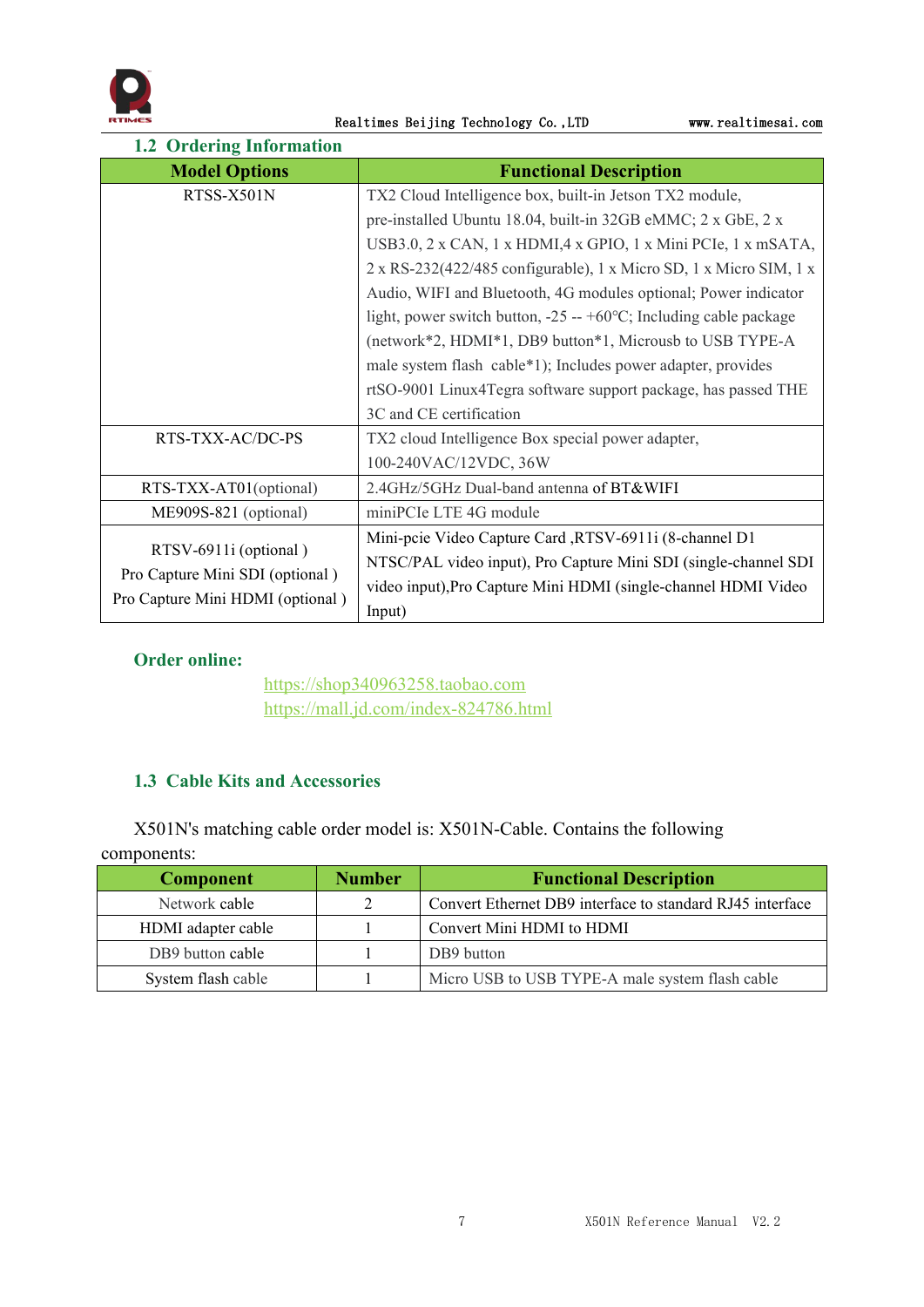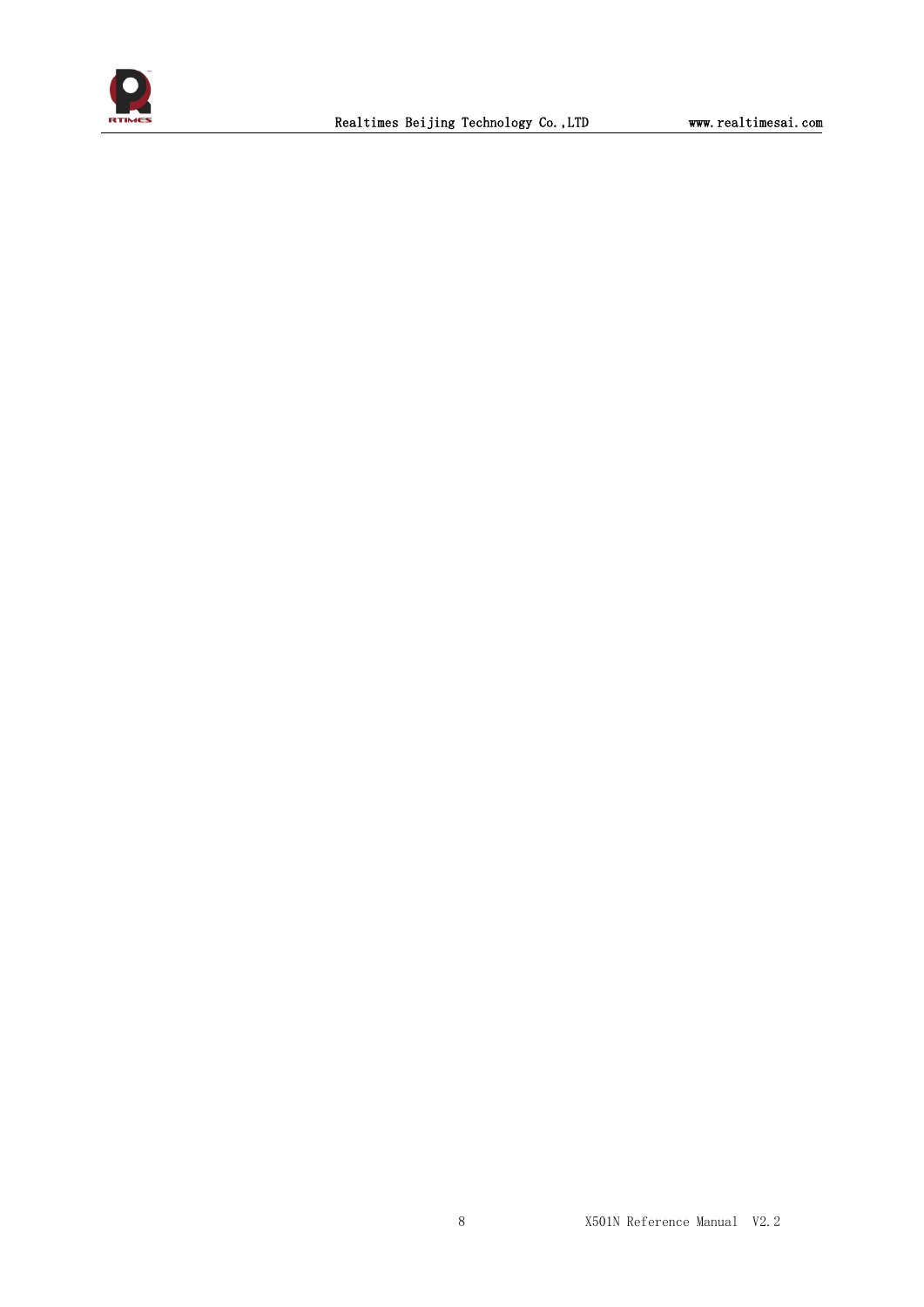

# <span id="page-9-0"></span>**Product specifications**

## <span id="page-9-1"></span>**1 External interface function and location**



### X501N FRONT



X501N BACK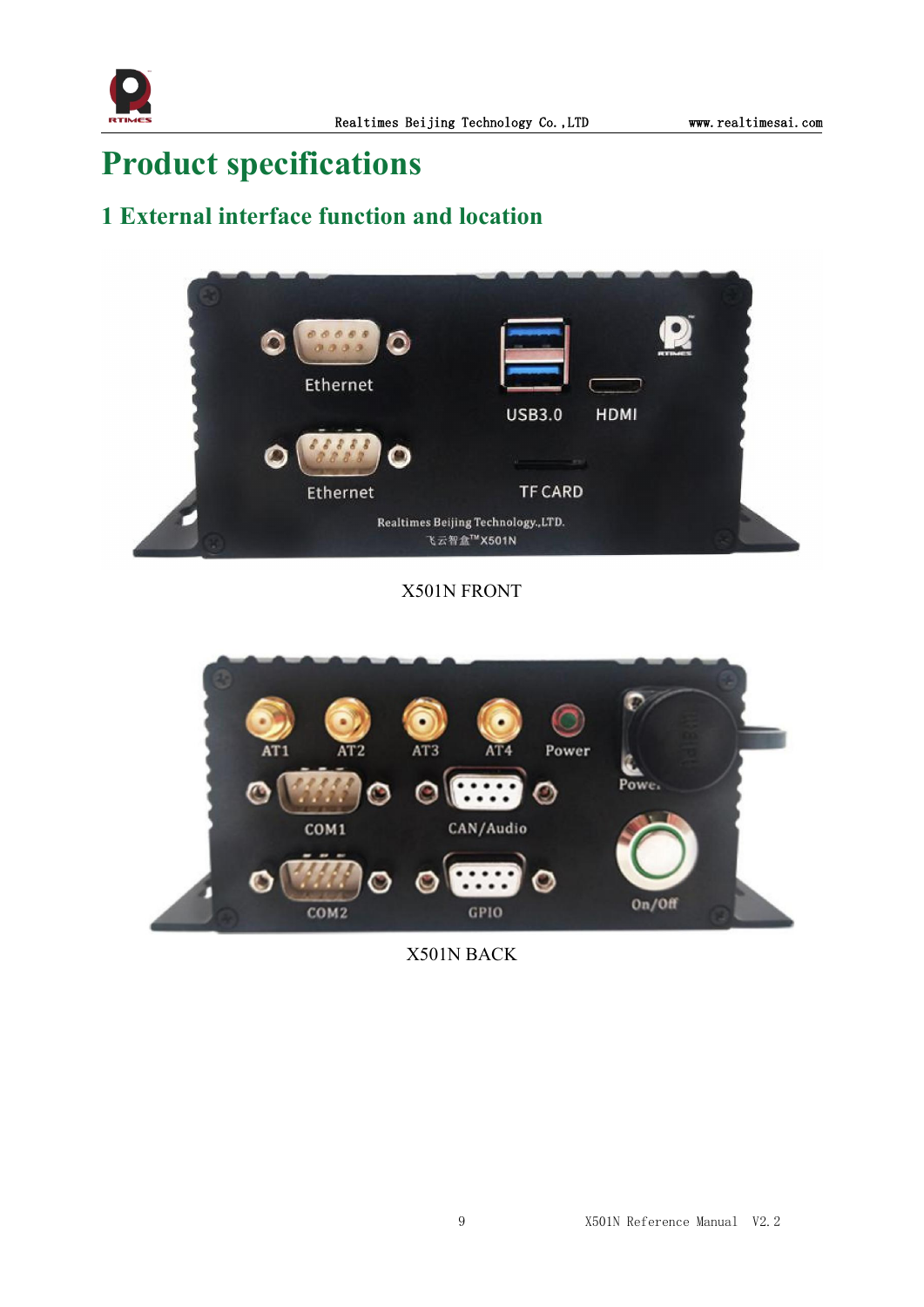

# <span id="page-10-0"></span>**2 Connectors Description**

### <span id="page-10-1"></span>**2.1 Mini HDMI connector**

| <b>Function</b> | HDMI output interface |  |
|-----------------|-----------------------|--|
| marking         | <b>HDMI</b>           |  |
| <b>Type</b>     | Mini HDMI connector   |  |

### <span id="page-10-2"></span>**2.2 Ethernet connector**

| <b>Function</b> | Gigabit Ethernet connector |                                               |                |               |                 |
|-----------------|----------------------------|-----------------------------------------------|----------------|---------------|-----------------|
| marking         |                            | Ethernet1, Ethernet2                          |                |               |                 |
| <b>Type</b>     | D <sub>B</sub> 9           |                                               |                |               |                 |
| Pin define      |                            |                                               |                |               |                 |
|                 | Pin                        | <b>Signal</b>                                 | Pin            | <b>Signal</b> | <b>Ethemet1</b> |
|                 |                            | $MDI1+$                                       | $\overline{2}$ | $MDI2+$       |                 |
|                 | 3                          | $MDI0+$                                       | 4              | $MDI3+$       |                 |
|                 | 5                          | <b>GND</b>                                    | 6              | $MDI1-$       | Ethemet2        |
|                 | 7                          | $MDI2-$                                       | 8              | MDI0-         |                 |
|                 | 9                          | $MDI3-$                                       |                |               |                 |
|                 |                            | Pin 1 location: The green frame on the right. |                |               |                 |

### <span id="page-10-3"></span>**2.3 USB3.0 connector**

| <b>Function</b> | USB3.0 connectors                                                                     |  |
|-----------------|---------------------------------------------------------------------------------------|--|
| marking         | <b>USB3.0</b>                                                                         |  |
| <b>Type</b>     | UBS3.0 Type-A<br>OTG programming interface location: the green frame on<br>the right. |  |

### <span id="page-10-4"></span>**2.4 SD card connector**

| <b>Function</b> | SD card interface |                    |
|-----------------|-------------------|--------------------|
| marking         | TF CARD           |                    |
| <b>Type</b>     | Micro SD (TF)     | <b>ADD</b><br>у на |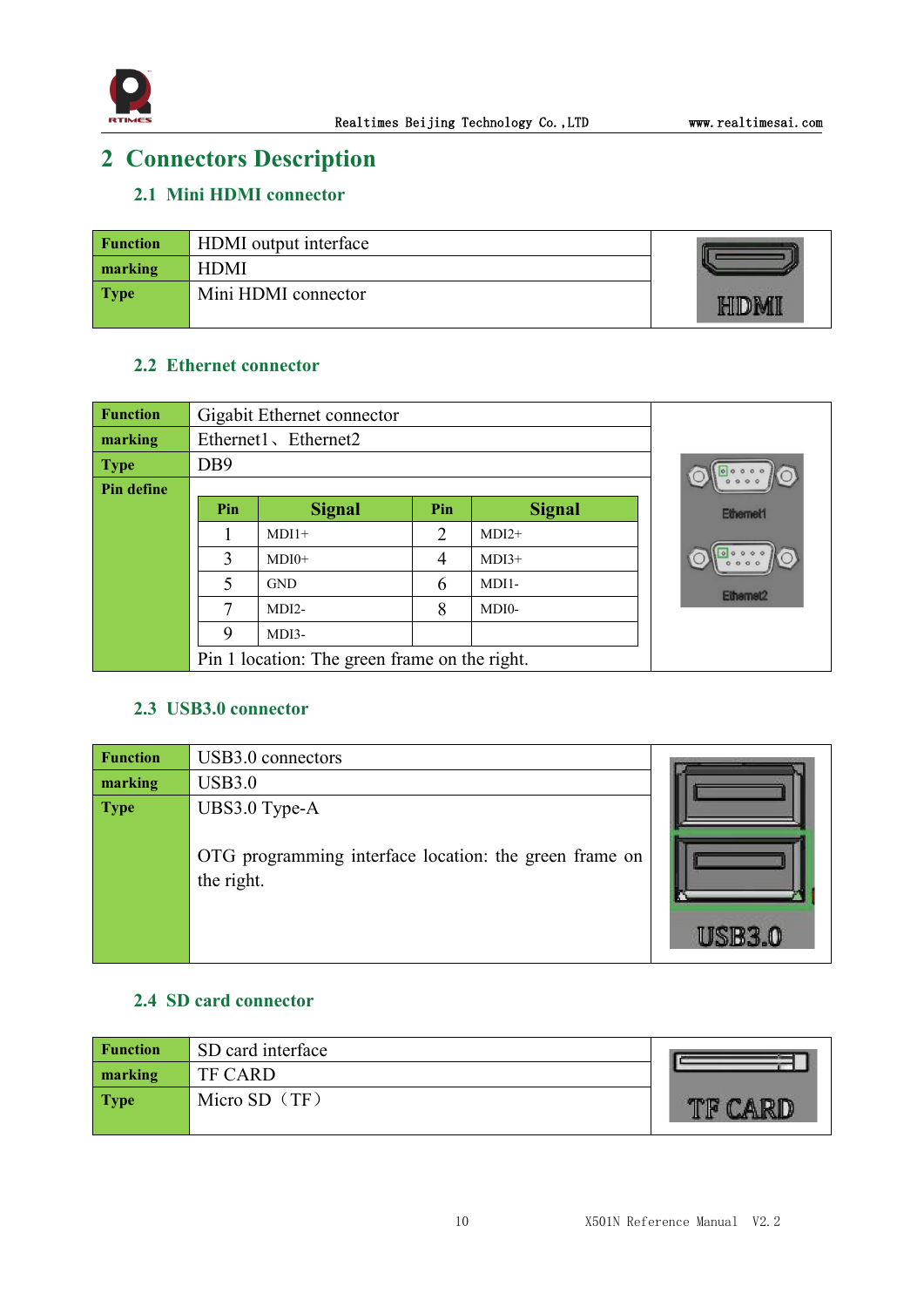

### <span id="page-11-0"></span>**2.5 WiFi antenna connector**

| <b>Function</b> | WiFi antenna interface |     |  |
|-----------------|------------------------|-----|--|
| marking         | AT2                    |     |  |
| <b>Type</b>     | ipex to sma female     | AT1 |  |

### <span id="page-11-1"></span>**2.6 4G antenna connector**

| <b>Function</b> | 4G antenna interface |            |
|-----------------|----------------------|------------|
| marking         | AT3 AT4              | $^{\circ}$ |
| <b>Type</b>     | ipex to sma female   |            |

### <span id="page-11-2"></span>**2.7 Power input port**

| <b>Function</b> |              | Power input port                       |     |               |  |
|-----------------|--------------|----------------------------------------|-----|---------------|--|
| marking         | Power Input  |                                        |     |               |  |
| <b>Type</b>     | SF1213/S3    |                                        |     |               |  |
| Pin define      |              |                                        |     |               |  |
|                 | Pin          | <b>Signal</b>                          | Pin | <b>Signal</b> |  |
|                 |              | $VIN+$                                 | 2   | VIN-          |  |
|                 | $\mathbf{3}$ | NC                                     |     |               |  |
|                 |              | Input voltage range: $+7V$ to $+19V$ . |     |               |  |
|                 |              |                                        |     |               |  |

### <span id="page-11-3"></span>**2.8 LED**

| <b>Mandatory Sign</b> | <b>Functional Description</b> | <b>Status description</b> |
|-----------------------|-------------------------------|---------------------------|
| Power                 | Power indicator               | Normally on - Power on    |

### <span id="page-11-4"></span>**2.9 Power switch button**

| <b>Function</b> | Power switch |  |
|-----------------|--------------|--|
| marking         | On/Off       |  |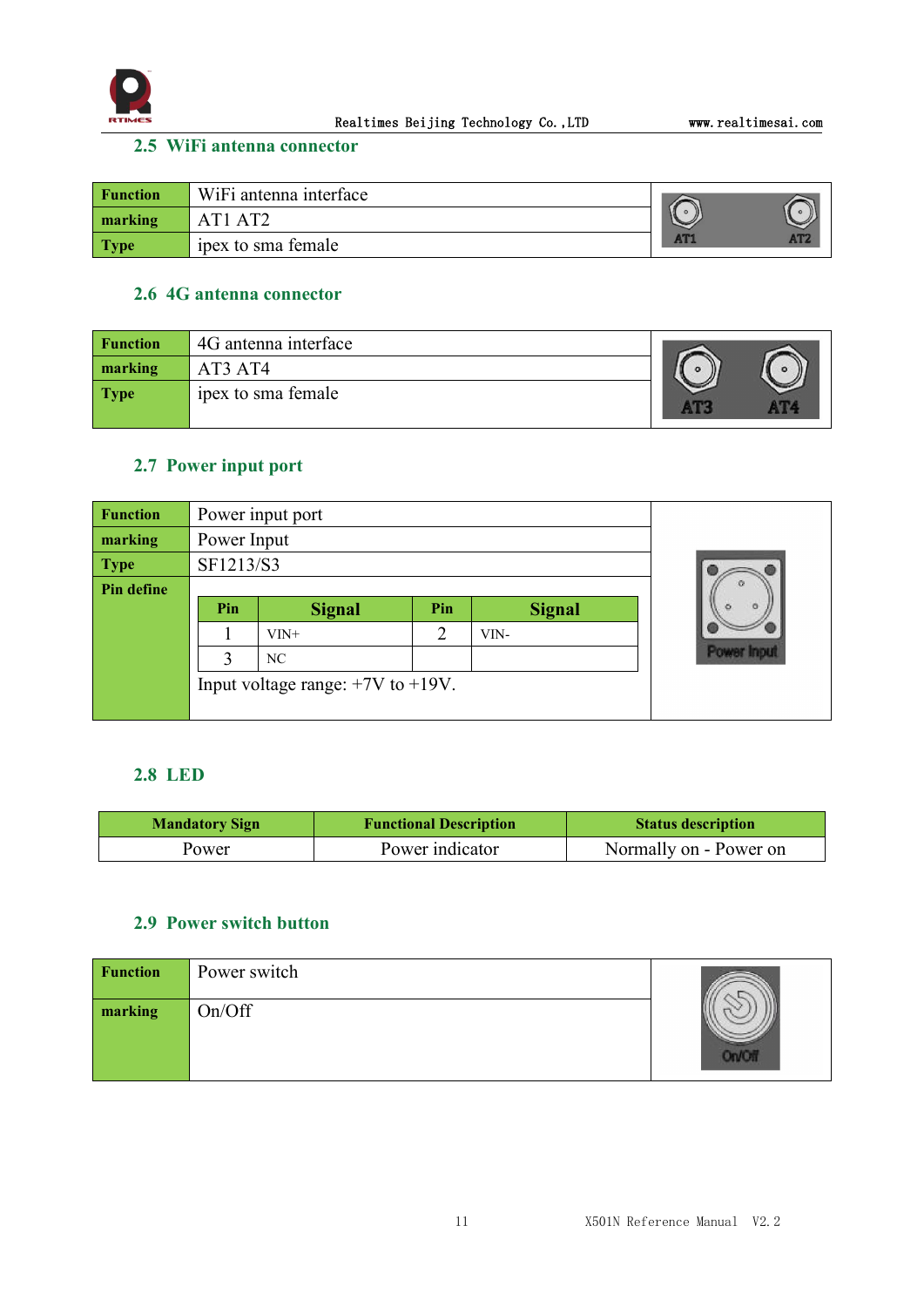

### <span id="page-12-0"></span>**2.10 CAN/Audio connector**

| <b>Function</b> | CAN/Audio I/O connectors                                   |               |                |               |                  |
|-----------------|------------------------------------------------------------|---------------|----------------|---------------|------------------|
| marking         | CAN/Audio                                                  |               |                |               |                  |
| <b>Type</b>     | D <sub>B9</sub>                                            |               |                |               |                  |
| Pin define      |                                                            |               |                |               |                  |
|                 | Pin                                                        | <b>Signal</b> | Pin            | <b>Signal</b> |                  |
|                 |                                                            | <b>CAN0H</b>  | $\overline{2}$ | <b>CANOL</b>  | 0000             |
|                 | 3                                                          | CAN1H         | 4              | <b>CAN1L</b>  |                  |
|                 | $\overline{\phantom{0}}$                                   | <b>GND</b>    | 6              | AUDIO GND     |                  |
|                 | 7                                                          | MIC IN        | 8              | AUDIO HR R    | <b>CAN/Audio</b> |
|                 | 9                                                          | AUDIO HR L    |                |               |                  |
|                 | Pin 1 location: The green frame on the right.              |               |                |               |                  |
|                 | CAN bus interface function is not available when used with |               |                |               |                  |
|                 | Jetson TX1 module.                                         |               |                |               |                  |

### <span id="page-12-1"></span>**2.11 Serial connector**

| <b>Function</b>   | Serial port                                                   |                  |                |                                   |      |
|-------------------|---------------------------------------------------------------|------------------|----------------|-----------------------------------|------|
| marking           | COM1 COM2                                                     |                  |                |                                   |      |
| <b>Type</b>       | D <sub>B</sub> 9                                              |                  |                |                                   |      |
| <b>Pin define</b> |                                                               |                  |                |                                   |      |
|                   | Pin                                                           | <b>Signal</b>    | Pin            | <b>Signal</b>                     |      |
|                   | 1                                                             |                  | $\overline{2}$ | RXD1                              |      |
|                   | 3                                                             | TXD1             | $\overline{4}$ |                                   |      |
|                   | 5                                                             | <b>GND</b>       | 6              |                                   |      |
|                   |                                                               |                  |                |                                   |      |
|                   | Pin                                                           | <b>Signal</b>    | Pin            |                                   | COM1 |
|                   |                                                               |                  | $\overline{2}$ | <b>Signal</b><br>RXD <sub>2</sub> |      |
|                   | 3                                                             |                  | $\overline{4}$ |                                   |      |
|                   |                                                               | TXD <sub>2</sub> |                |                                   |      |
|                   | $\overline{\mathcal{L}}$<br>6<br><b>GND</b>                   |                  |                |                                   |      |
|                   | Pin 1 location: The green frame on the right.                 |                  |                |                                   |      |
|                   | The COM1 $\sim$ 2 serial ports are RS232 signals. The mapping |                  |                |                                   |      |
|                   | files in the Linux system are ttyS0 and ttyTHS2 in the / dev  |                  |                |                                   |      |
|                   | directory.                                                    |                  |                |                                   |      |
|                   | TXD1 / RXD1 defaults to the kernel debug serial port,         |                  |                |                                   |      |
|                   | which is used to output C-BOOT, U-BOOT, and Linux             |                  |                |                                   |      |
|                   | kernel information. After the Linux kernel is started, it is  |                  |                |                                   |      |
|                   | used as the serial port of the display terminal. TX1 / TX2    |                  |                |                                   |      |
|                   | default serial port settings are: 115200bps, 8N1.             |                  |                |                                   |      |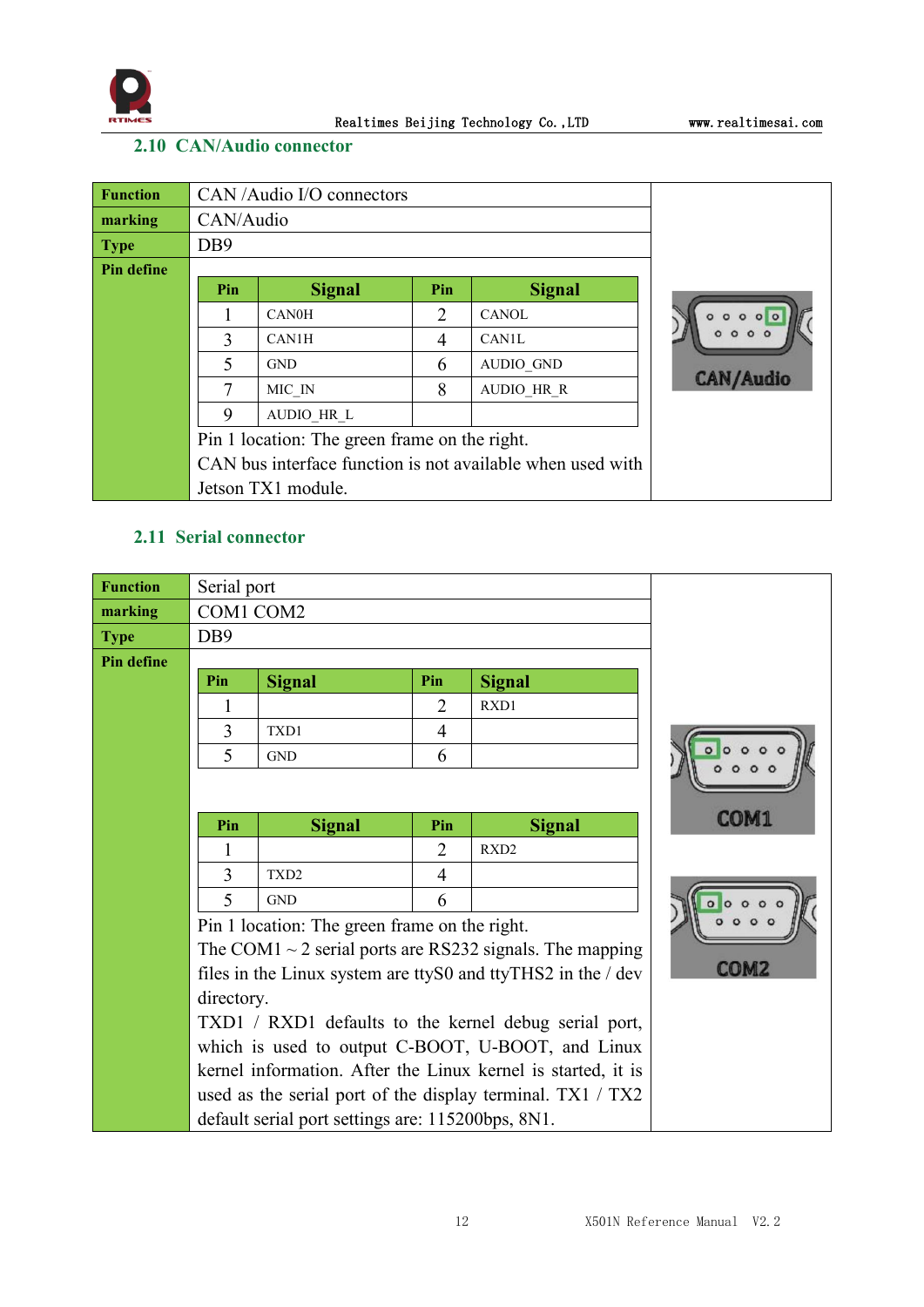

### <span id="page-13-0"></span>**2.12 GPIO and function button connector**

| <b>Function</b> | GPIO and function button connectors                      |                    |                |                     |                                                 |
|-----------------|----------------------------------------------------------|--------------------|----------------|---------------------|-------------------------------------------------|
| marking         | <b>GPIO</b>                                              |                    |                |                     |                                                 |
| <b>Type</b>     | D <sub>B</sub> 9                                         |                    |                |                     |                                                 |
| Pin define      |                                                          |                    |                |                     |                                                 |
|                 | Pin                                                      | <b>Signal</b>      | Pin            | <b>Signal</b>       |                                                 |
|                 |                                                          | <b>RESET</b>       | $\overline{2}$ | <b>POWER BUTTON</b> |                                                 |
|                 | 3                                                        | <b>RECOVERY</b>    | $\overline{4}$ | <b>GND</b>          |                                                 |
|                 | 5                                                        | <b>GND</b>         | 6              | GPIO8(GPO)          |                                                 |
|                 |                                                          | GPIO9(GPO)         | 8              | GPIO EXP0 INT(GPI)  |                                                 |
|                 | 9                                                        | GPIO EXP1 INT(GPI) |                |                     | $\mathbb{E}[\mathbf{r} \mathcal{F} \mathbf{r}]$ |
|                 | Pin 1 location: The green frame on the right.            |                    |                |                     |                                                 |
|                 | The sysfs mapping numbers of the GPIO8, GPIO9,           |                    |                |                     |                                                 |
|                 | GPIO EXP0 INT, and GPIO EXP1 INT in the TX1              |                    |                |                     |                                                 |
|                 | system are: 187, 186, 89, 202. The sysfs mapping numbers |                    |                |                     |                                                 |
|                 | in the TX2 system are: 388, 298, 480, 486.               |                    |                |                     |                                                 |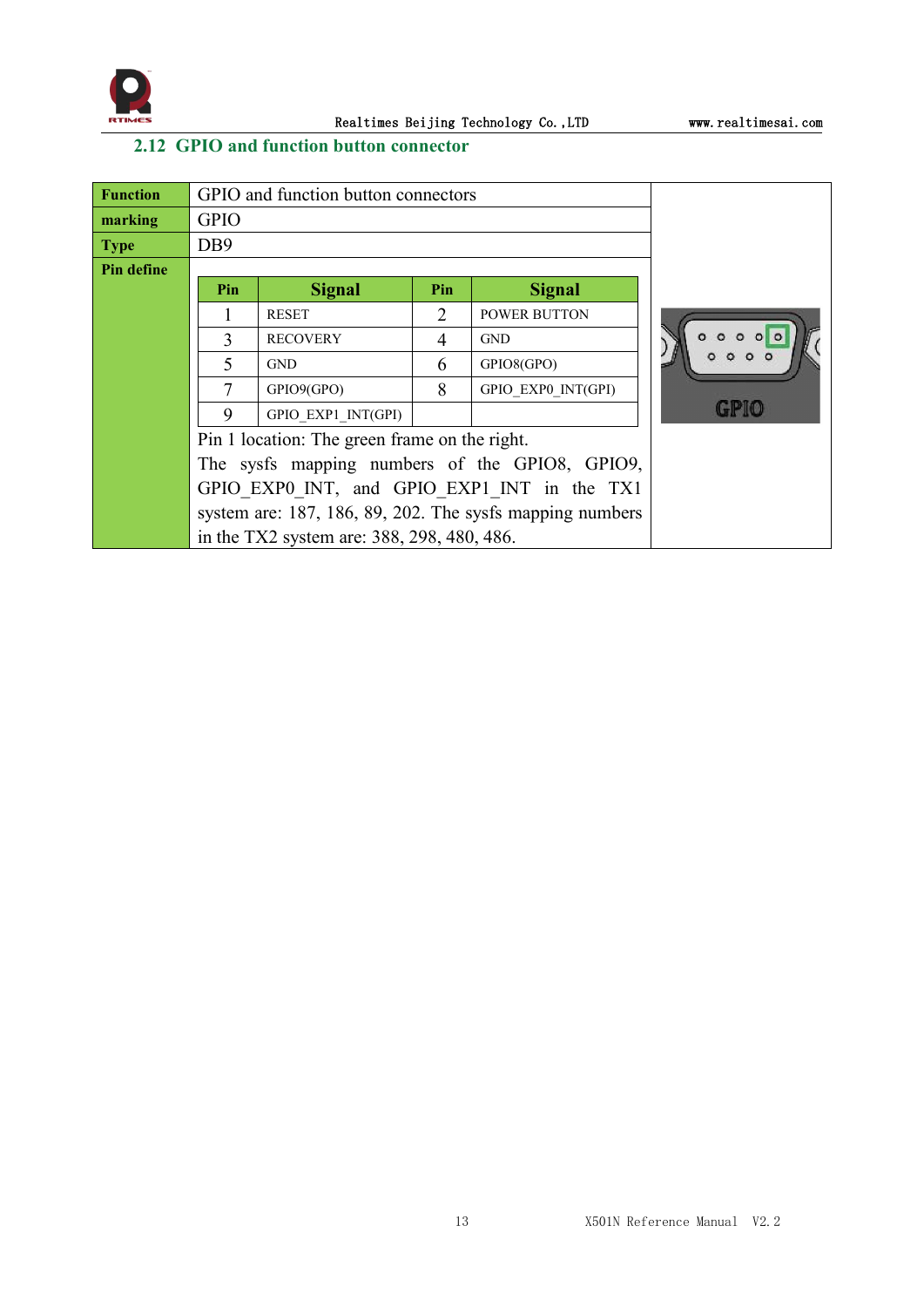

# <span id="page-14-0"></span>**3 Product size diagram**



# <span id="page-14-1"></span>**4 Hardware update history**

### **X501N hardware update history**

| edition | <b>Updata description</b> |
|---------|---------------------------|
| VI.0    | Initial release           |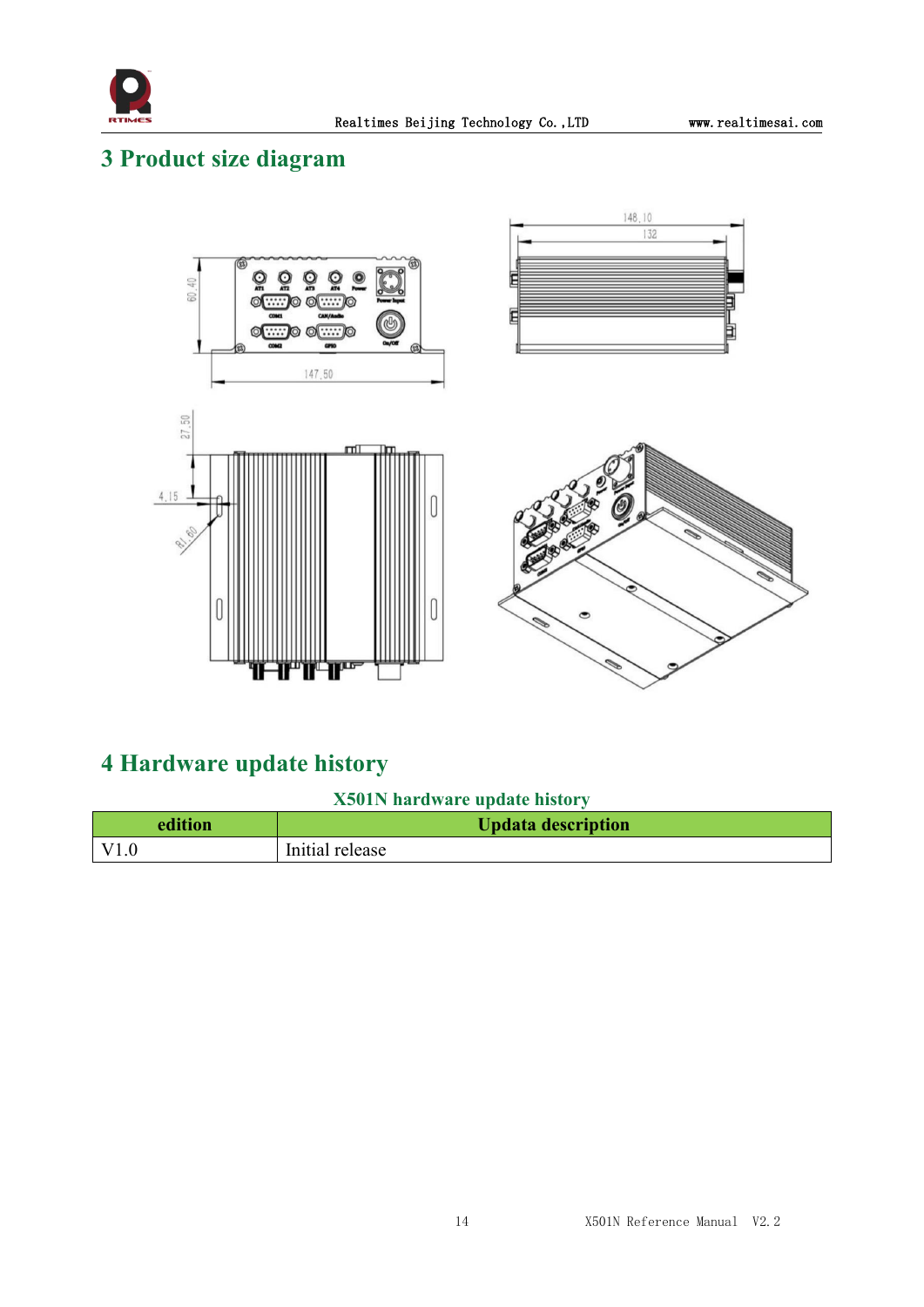

# <span id="page-15-0"></span>**Software version supporting instructions**

X501N is a complete product with Jetson TX2 module asthe core. Provide developers with one-stop terminal equipment to assist developers in application development.

X501N Feiyun Smart Box supporting software includes:

- L4T (Linux for Tegra): L4T provides "OS" for your Feiyun Smart Box, including Linux kernel, boot loader, board support package (BSP) and sample file system. (By default, the pure system has been installed for the device, Jetpack needs to be installed by itself)
- Jetpack: Jetpack sdk is the most comprehensive solution for building AI applications. It includes software libraries and apis, examples, developer tools and documentation for the latest and previous versions of Jetson products.

### <span id="page-15-1"></span>**1 use**

### <span id="page-15-2"></span>**1.1 Smartbox power on and start**

- a) Ensure that the voltage of all external systems is turned off
- b) Install necessary external cables. (Such as: the display cable connected to the HDMI display, the power input cable to power the system, the USB cable connecting the keyboard and mouse ...)
- c) Connect the power cord to a power source.
- d) X501N adopts manual power-on design. Turn on the power and the system starts to work.

#### <span id="page-15-3"></span>**1.2 Recovery Mode**

Jetson TX2 core modules can work in normal mode and Recovery mode. In Recovery mode, you can perform file system update, kernel update, boot loader update, BCT update and other operations.

To enter Recovery mode:

a) Turn off the system power supply.

b) Use a USB cable to connect the USB port(under of USB3.0 port) of the X501N and the USB port of the Host(PC) development host.

c) Short-circuit the 3 and 5 pins of the GPIO connector to power the system. Keep the power supply for more than 3 seconds, and then disconnect the 3 and 5 pins of the GPIO connector.

d) The system enters Recovery mode, and you can perform subsequent operations at this time.

### <span id="page-15-4"></span>**2 L4T**(**Linux for Tegra Abbreviation"L4T"**)

L4T provides "OS" foryour Feiyun Smart Box, including Linux kernel, boot loader, board support package (BSP) and sample file system.

X501N Smart Box is working on a system burned with the officialoriginal version of NVIDIA Linux For Tegra (L4T). HDMI, Gigabit Ethernet, USB2.0, serial port, GPIO, SD card, I2C bus can all be supported. But Mini-PCIe, M.2, USB3.0, fan interface, etc. cannot work normally.

For all support of X501N smart box interface, the supporting driver patch (BSP: Board Support Package) needs to be loaded. Use the flash method to program the system. SDK Manager to install all other JetPack components except L4T to make your Feiyun Smart Box up and running quickly.

For system programming documentation, please referto "TX2 system [programming](http://yun.realtimes.cn/) instruction manual"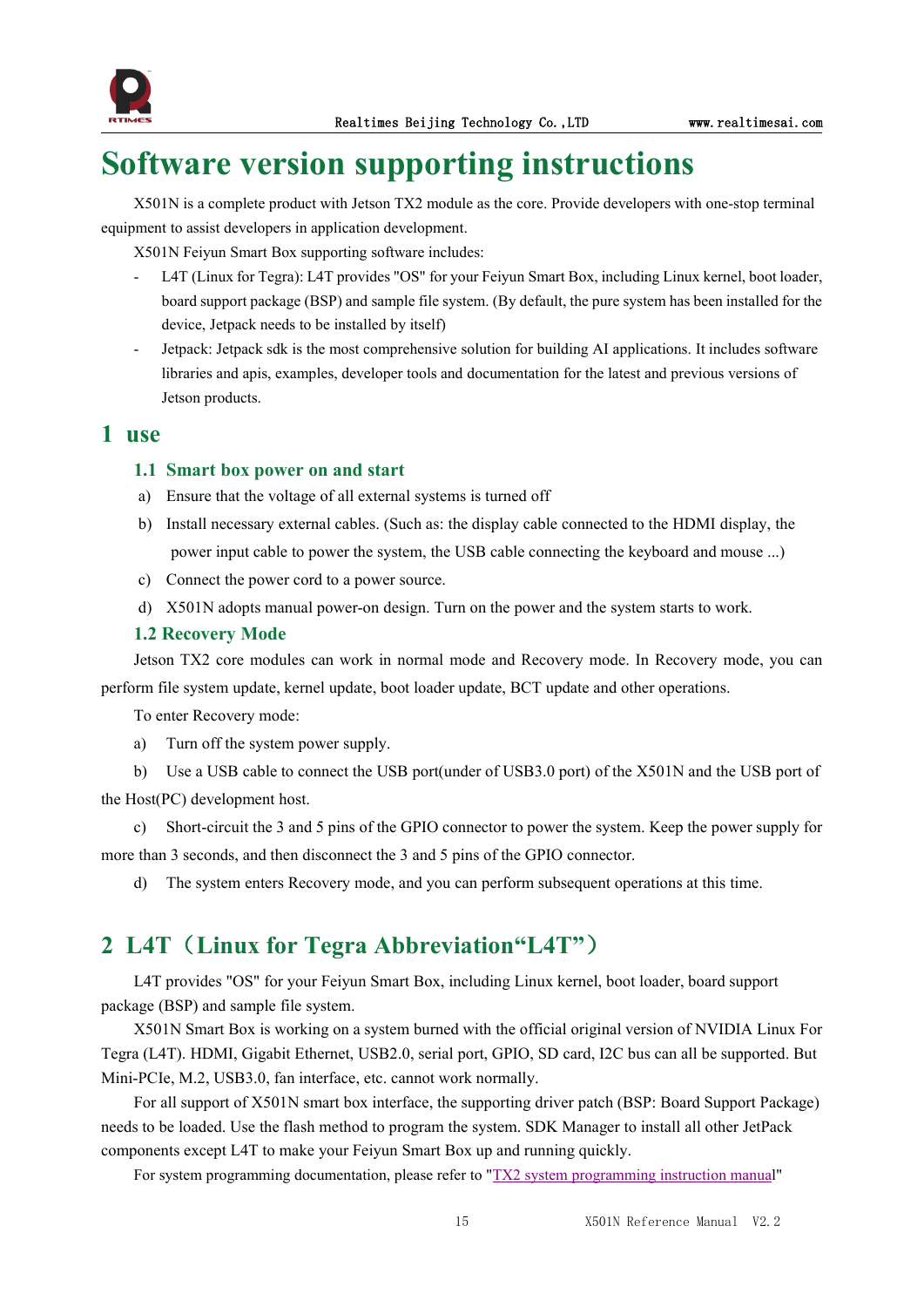

L4T and BSP can be downloaded from **Ruitai [Cloud](yun.realtimes.cn) Space**, and L4T can also be downloaded directly from the L4T main page on the Jetson developer site.

Please contact sales for the user and password of Ruitai Cloud Space.

### <span id="page-16-0"></span>**3 Jetpack**

Nvidia jetpack sdk is the most comprehensive solution for building AI applications. It includes software libraries and apis, examples, developer tools and documentation for the latest and previous versions of Jetson products.

### <span id="page-16-1"></span>**3.1 Jetpack Component summary**

This section briefly introduces each component of JetPack. For more detailed information about these components, please refer to JetPack's online documentation.

### **OS Image**

JetPack includes a reference file system derived from Ubuntu. (Development kit system, no need to install)

### **Libraries and APIs**

JetPack library and API include:

•TensorRT and cuDNN for high-performance deep learning applications

•CUDA for multi-domain GPU accelerated applications

•NVIDIA Container Runtime for containerized GPU accelerated applications

•Multimedia API package for camera application and sensor driver development

•VisionWorks, OpenCV and VPI for visual computing applications

•Sample application

### <span id="page-16-2"></span>**3.2 How to install Jetpack**

### **Overview of process steps**

Installing JetPack to your Jetson device requires you to perform the following steps:

- 1. Download and install the NVIDIA SDK Manager on the Linux host.
- 2. Connect your jetson device to the Linux host(PC) (USB or network (same network segment).
- 3. Test your device can connect via ssh.
- 4. Use SDK Manager to select and install the required components.

### **Download and install the NVIDIA SDK Manager on the Linux host.**

You must have a Linux host with internet access to run SDK Manager and refresh the developer kit.The supported host operating systems are:

Ubuntu Linux x64 Version 18.04 or 16.04

Download and install NVIDIA SDK Manager. **sdkmanager** Installation package: **sdkmanager-[version].[build#].deb** The current version is: **sdkmanager** 1.2.0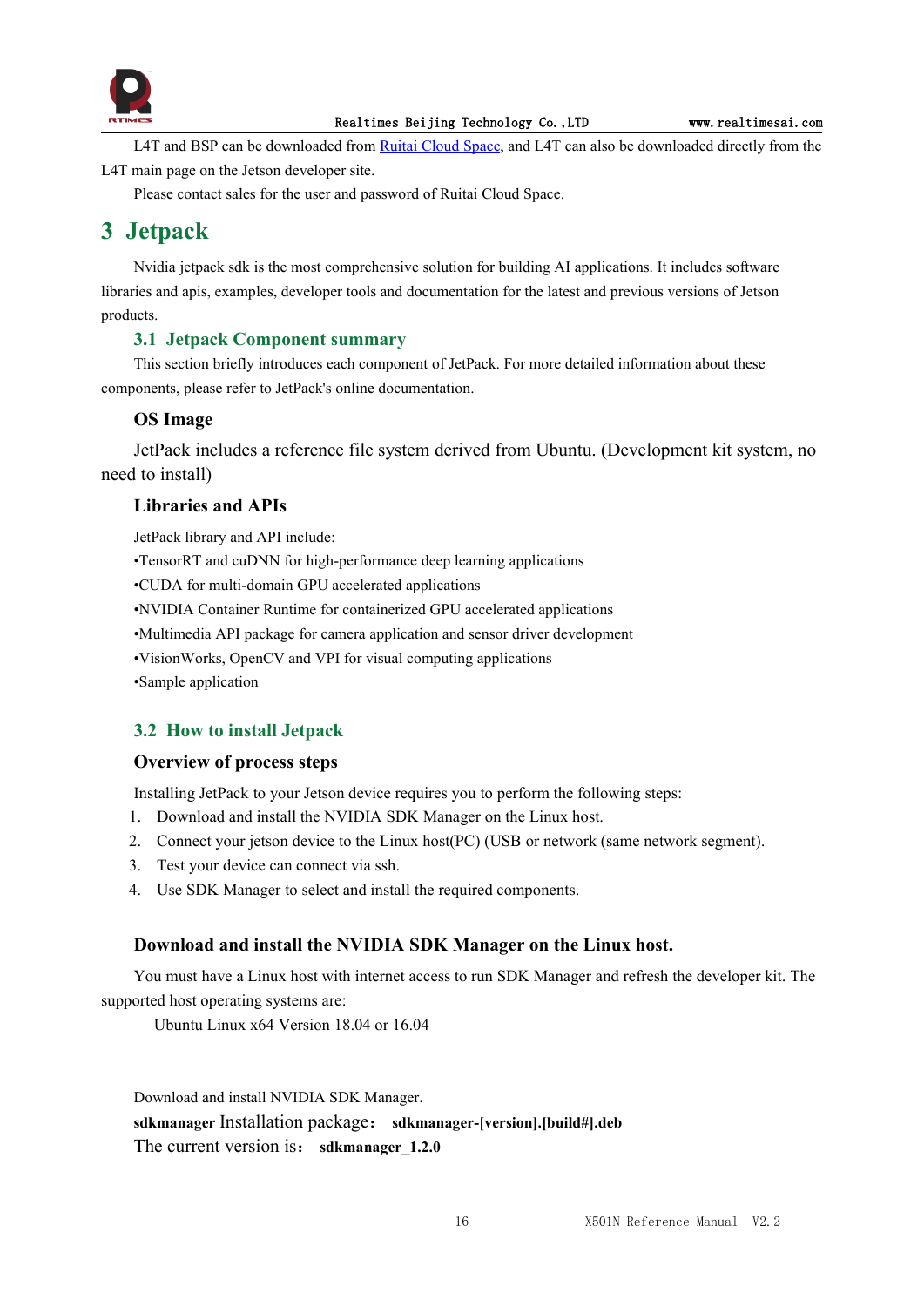

**sdkmanager** install **\$ sudo apt install ./sdkmanager-[version].[build#].deb**

### **Connect your jetson device to the Linux host**

Prepare your Jetson device for the following settings. (If the equipment system is not initialized, the system user needs to initialize after power-on)

- Connect the monitor, keyboard and mouse to the Jetson Feiyun smart box device (please refer to the interface description above).

- Use USB cable to connect Linux host and Jetson Feiyun Smart Box (or network (same network segment))
- During the setup process, SDK Manager will provide Internet connection for your jetson Feiyun Smart Box via USB or network connection.
- Connect the supplied power adapter to the DC jack of the Feiyun Smart Box, and plug the AC interface into an AC power outlet.

### **Test that your device can connect via ssh.**

If connected via USB, enter lsusb under the Linux host terminal to see the nvidia crop

The device can be accessed through ping or ssh commands

\$ ping 192.168.55.1 or  $$ sh *jetson* user $\gtrsim \gtrsim \gtrsim 192.168.55.1$$ 

If connected via a network, check whether the device ip address is in the same network segment as the Linux host on the Feiyun Smart Box, and the Feiyun Smart Box device can be accessed through the ping or ssh command.

\$ ping <jetson ip> or  $\$  ssh <jetson user> $@$  <jetson device ip>

### **Use SDK Manager to select and install the required components**

NVIDIA SDK Manager supports installing software to Jetson core (Flying Cloud Smart Box). For complete instructions, please refer to Chapter 5 of "TX2 System [Programming](http://yun.realtimes.cn/) Manual".

### <span id="page-17-0"></span>**3.3 Sample application**

JetPack includes several examples that demonstrate the use of JetPack components. They are stored in the reference file system and can be compiled in the developer toolkit.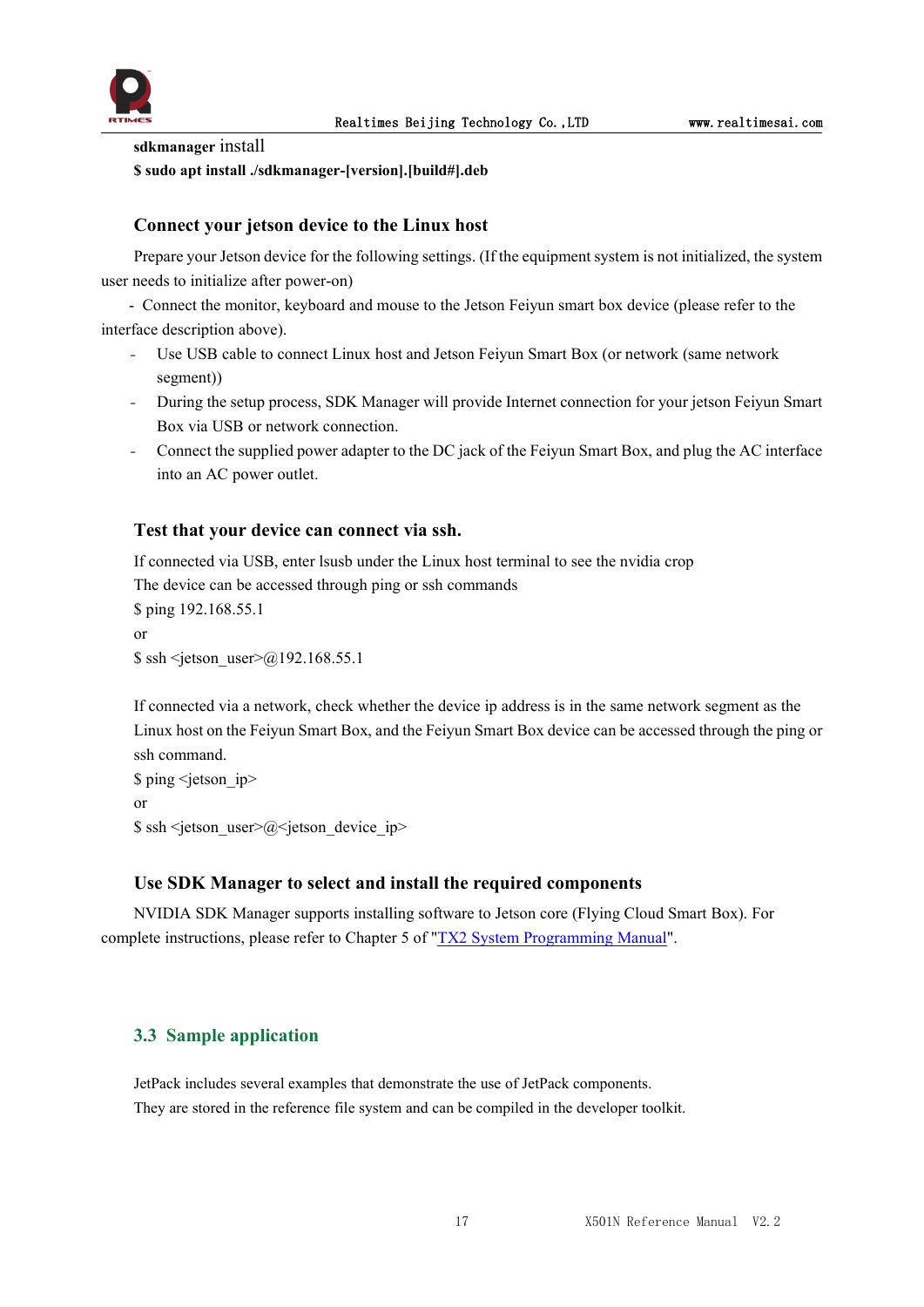

| Component          | Location                                         |
|--------------------|--------------------------------------------------|
| <b>TensorRT</b>    | /usr/src/tensorrt/samples/                       |
| cuDNN              | /usr/src/cudnn samples /                         |
| <b>CUDA</b>        | /usr/local/cuda-/samples/                        |
| Multimedia API     | /usr/src/tegra multimedia api/                   |
| <b>VisionWorks</b> | /usr/share/visionworks/sources/samples/          |
|                    | /usr/share/visionworks-tracking/sources/samples/ |
|                    | /usr/share/visionworks-sfm/sources/samples/      |
| OpenCV             | /usr/share/OpenCV/samples/                       |
| <b>VPI</b>         | /opt/nvidia/vpi/vpi-/samples                     |

### <span id="page-18-0"></span>**3.4 Developer tools**

JetPack includes the following development tools. Some are used directly on the Jetson system, and some run on a Linux host connected to the Jetson system.

### **•Application development and debugging tools**

•NSight [Eclipse](https://developer.nvidia.com/nsight-eclipse-edition) version for GPU accelerated application development: runs on a Linux host. Support all Jetson products.

•[CUDA-GDB](https://developer.nvidia.com/cuda-gdb) for application debugging: Run on Jetson system or Linux host. Support all Jetson products.

•[CUDA-MEMCHECKd](https://developer.nvidia.com/CUDA-MEMCHECK)ebug application memory error: run on Jetson system. Support all Jetson products.

### **•Application analysis and optimization tools**

•NSight [Systems](https://developer.nvidia.com/nsight-systems) for application multi-core CPU evaluation: run on a Linux host. Helps you improve application performance by identifying the slower parts of the code. Support all Jetson products.

•[NVIDIA®Nsight™](https://developer.nvidia.com/nsight-compute) compute Kernel Analyzer: An interactive analysis tool for CUDA applications. It provides detailed performance indicators and API debugging through user interface and command line tools.

•NSight [Graphics](https://developer.nvidia.com/nsight-graphics) for graphics application debugging and evaluation: a consolegrade tool for debugging and optimizing OpenGL and OpenGL ES programs. Run on the Linux host. Support all Jetson products.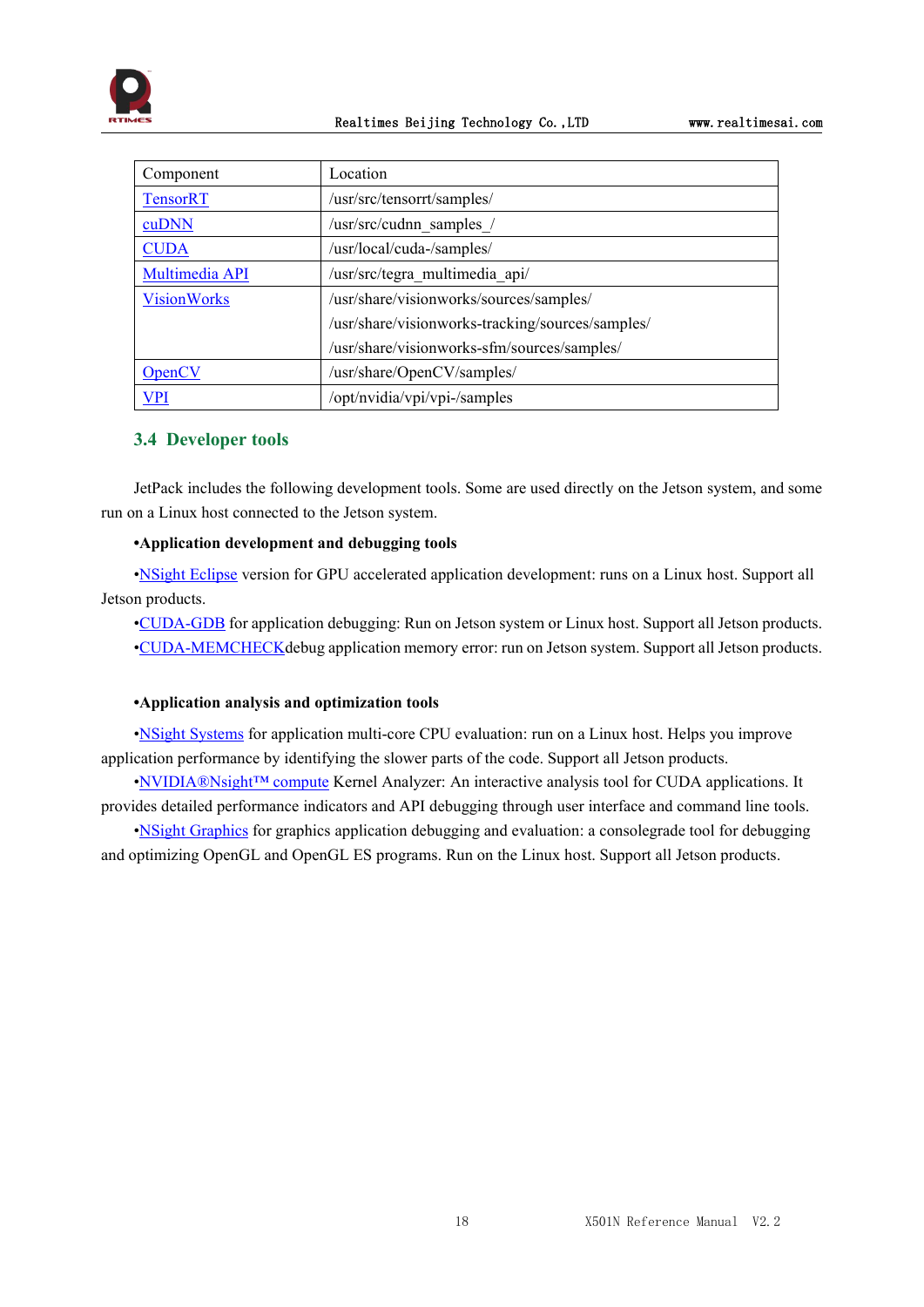

### <span id="page-19-0"></span>**3.5 Documentation**

Documents related to developers using JetPack include:

- JetPack [Documentation](https://docs.nvidia.com/jetson/jetpack/index.html)
- VisionWorks [Documentation](https://developer.nvidia.com/embedded/visionworks)
- Nsight Eclipse Edition [Documentation](https://docs.nvidia.com/cuda/nsight-eclipse-edition-getting-started-guide/index.html)
- CUDA-GDB [Documentation](http://docs.nvidia.com/cuda/cuda-gdb/index.html)
- [CUDA-MEMCHECK](http://docs.nvidia.com/cuda/cuda-memcheck/index.html) Documentation
- TensorRT [Documentation](https://docs.nvidia.com/deeplearning/sdk/tensorrt-developer-guide/index.html)
- cuDNN [Documentation](https://docs.nvidia.com/deeplearning/sdk/cudnn-developer-guide/index.html)
- CUDA [Toolkit](https://docs.nvidia.com/cuda/index.html)
- NVIDIA [Container](https://www.google.com/url?q=https://github.com/NVIDIA/nvidia-docker/wiki%23platform-support&sa=D&ust=1562106101392000&usg=AFQjCNG6YZBlyXRWjcpGIYF8fkBkYt9RsA) Runtime
- OpenCV [Documentation](https://developer.nvidia.com/opencv)
- Jetson Linux [Multimedia](https://docs.nvidia.com/jetson/l4t-multimedia/index.html) API Reference
- Nsight [Systems](https://docs.nvidia.com/nsight-systems/index.html)
- [nvprof](https://docs.nvidia.com/cuda/profiler-users-guide/index.html)
- Visual [Profiler](http://docs.nvidia.com/cuda/profiler-users-guide/index.html)
- Nsight [Graphics](https://docs.nvidia.com/nsight-graphics/index.html)
- Nsight [Compute](https://docs.nvidia.com/nsight-compute/NsightComputeCli/index.html) CLI
- VPI–Vision [Programming](https://docs.nvidia.com/vpi/index.html) Interface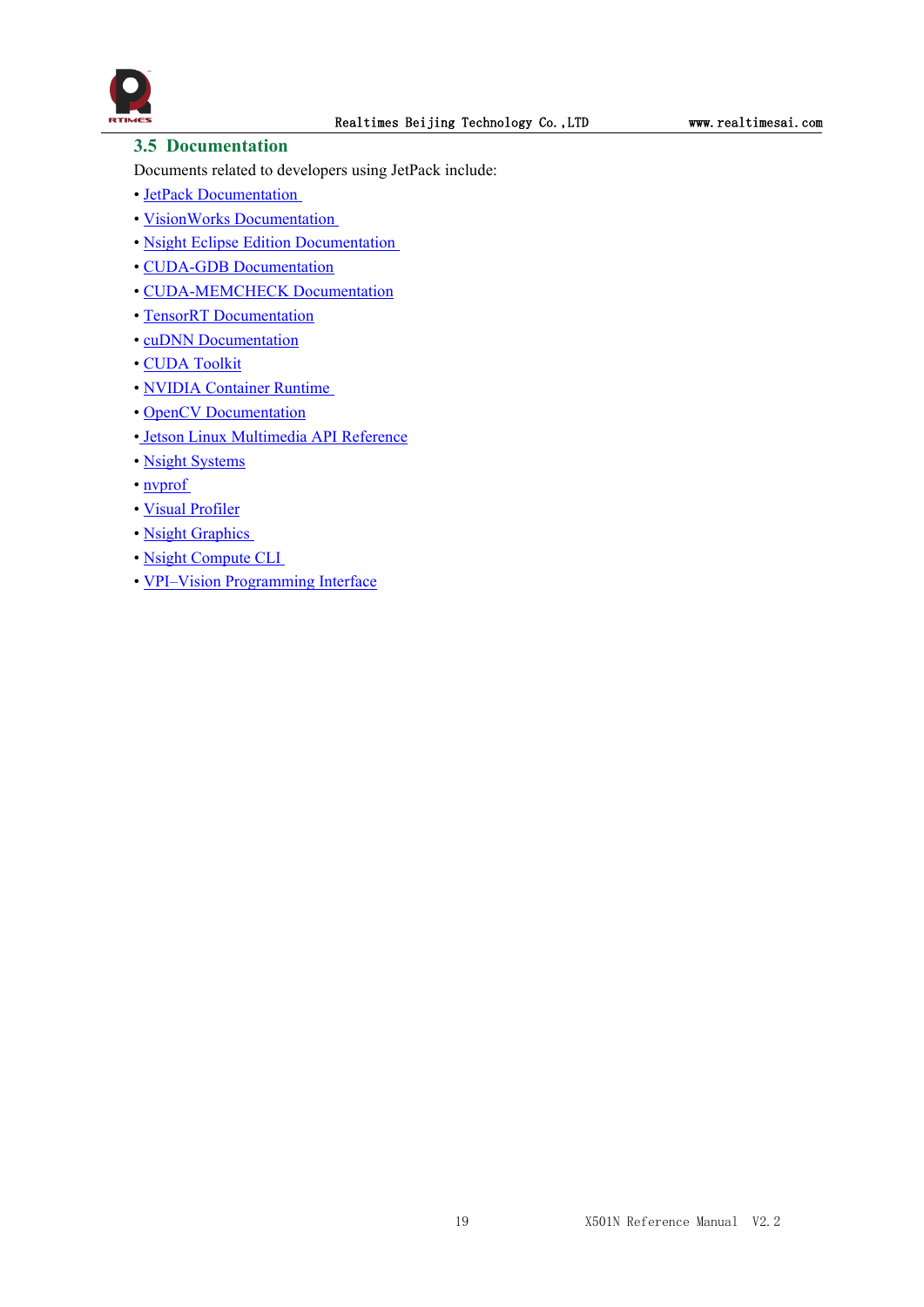

# <span id="page-20-0"></span>**Terms** of Warranty

### **Important note**

Each embedded product provided by Realtimes Technology is free from any defects in material and process,fully in line with the specifications officially issued by the original factory.

Realtimes Technology warranty covers the original products,If the parts configured by the dealer are out of order, please consultwith the dealer to solve the problem. All the baseplate and core modules provided by Ruitai New Era (Beijing) Technology Co., Ltd. are guaranteed for 3 years, while the other peripherals are guaranteed for 1 year (life-long maintenance service is provided if the warranty period is beyond the warranty period).The warranty period starts from the date of delivery, for the products repaired within the warranty period, the repair parts shall be extended for 12 months. Unless notified by Realtimes Technology, the date of your original invoice shall be the date of shipment.

### **How do I get warranty services**

If the product does not work properly, Please contact Realtimes Technology or dealer for warranty service, please show invoice when product warranty(this is the proof for you getting warranty service).

### **Warranty solution**

When you ask for warranty service, please follow Realtimes Technology warranty process,You will need to receive your first diagnosis from a technicial engineer by phone or by email,at that time,we need you to cooperate with us to fill in all the questions on the RMA form provided by us. Once we accurately determine the cause of the fault and the location of the damage ,we will provide the charge list for the out of warranty products,which needs your confirmation.Realtimes Technology keep the right to repair or replace the products. If the product is replaced or repaired, the replaced faulty product or the repaired and replaced faulty parts will be returned to Realtimes Technology.

For products under warranty, the customer shall bear the freight when the product is returned to the manufacturer,Realtimes Technology will bear the ship cost of the products after maintenance.

### **The following conditions are not covered by the warranty terms**

- a) Improper installation, improper use, misuse and abuse of products(Overloading, for example).
- b) Improper maintenance and storage (Such as fire, explosion, etc) or natural disasters (such as lightning stroke,earthquake,typhoon,etc)
- c) Personal unauthorized changing the product(such as changing circuit characteristics, mechanical characteristics, software characteristics,Conformal coating).
- d) Other failures which are clearly due to misuse(such as overvoltage,polarity reversal, the pin bent or broken,the wrong connection,drop damage,transportation damage,damage due to over operating temperature and so on).
- e) The logo and part number on the product have been deleted or removed.
- f) The product is out of warranty.

### **Special concerns**